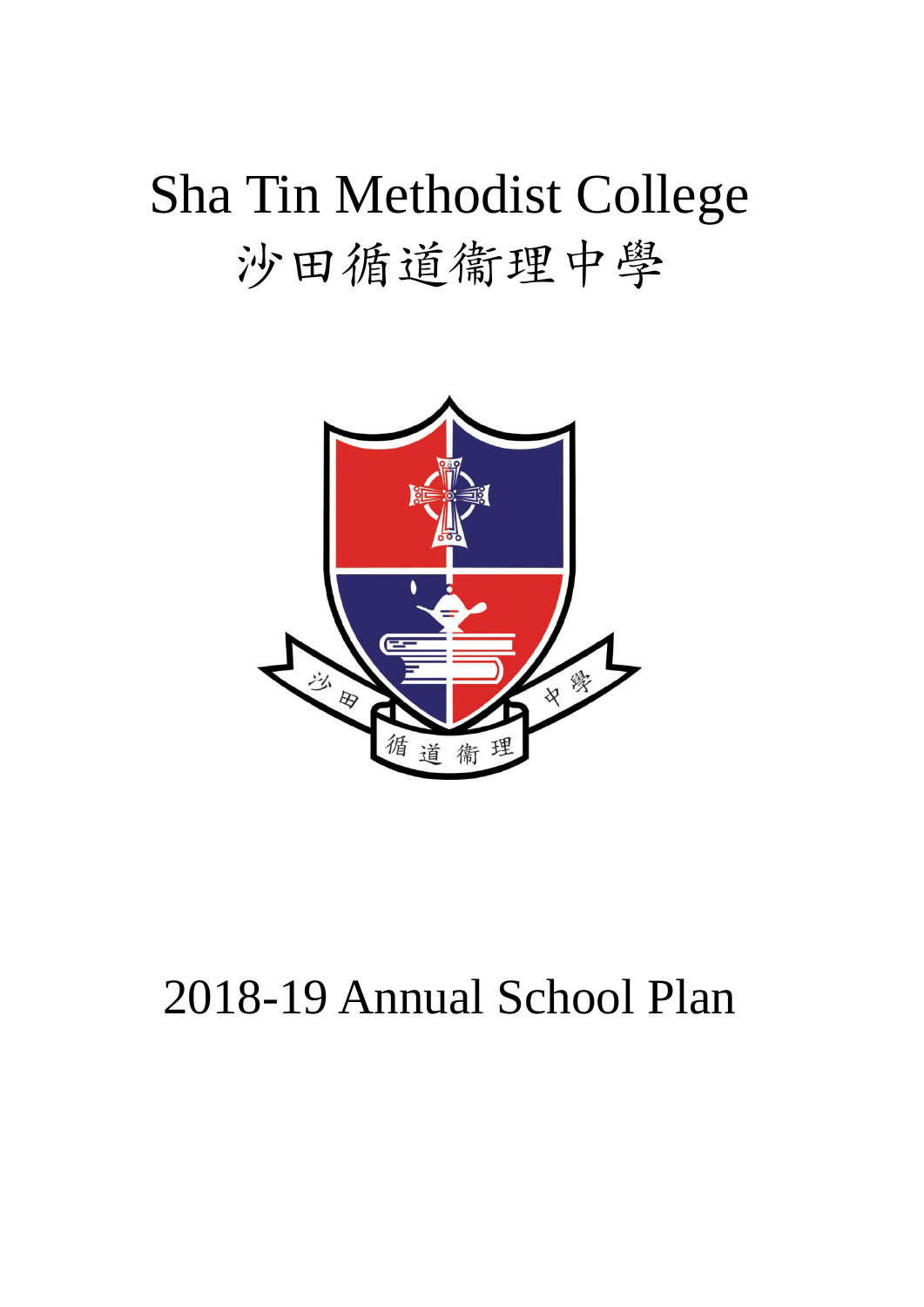# **Sha Tin Methodist College Annual School Plan (2018-19)**

#### **1. Theme**

**To Create, Share & Explore Together; To Persevere, Be Grateful & Grow Together**

## **2. Major Concerns**

- **i. To strengthen students'self and peer learning ability**
- **ii. To facilitate experiential learning with flexible application of knowledge and creativity**
- **iii. To cultivate the spirit of grit, thankfulness and the attitude of embracing challenges with optimism**

### **3. Details**

### **Concern 1**:**To strengthen students' ability of self-learning and peer learning**

| <b>Objectives</b>                                          | <b>Strategies &amp; Action Plans</b>                                                                                                                                                                                                                                                                                    | In-charge                                  | Success criteria                                                                                                                                                                                                                                                                                                                                                                                               |
|------------------------------------------------------------|-------------------------------------------------------------------------------------------------------------------------------------------------------------------------------------------------------------------------------------------------------------------------------------------------------------------------|--------------------------------------------|----------------------------------------------------------------------------------------------------------------------------------------------------------------------------------------------------------------------------------------------------------------------------------------------------------------------------------------------------------------------------------------------------------------|
| 1.1 To strengthen<br>students'<br>self-learning<br>ability | To foster students' attitude to first establish their<br>goals appropriately, then implement them actively,<br>review them regularly and improve them gradually<br>through the following means:<br>a. Form teacher lessons, cyclic assemblies,<br>morning assemblies<br>b. 'Self-Regulated Learning' lessons on Fridays | <b>ADC</b><br>Form Teachers<br>Group<br>AG | a. 60% of students and teachers would agree<br>form teacher lessons, cyclic assemblies and<br>morning assemblies could reinforce<br>students' self-learning ability<br>b. 60% of teachers would agree with the<br>introduction of self-regulated lessons<br>c. 60% of students would concur that<br>self-regulated lessons could develop<br>students' self-learning ability, reflective and<br>planning skills |
|                                                            | 2. To enforce students' self-learning ability, subject<br>panels will:<br>a. review the arrangements of instruction and<br>assignments to elevate students' research skills:<br>internet searching (googling)                                                                                                           | ADC<br><b>Subject Panels</b>               | a. Each subject panel would integrate more<br>components of research skills into their<br>curriculum, which should be increased by<br>10% compared with last year's. Also, 60%                                                                                                                                                                                                                                 |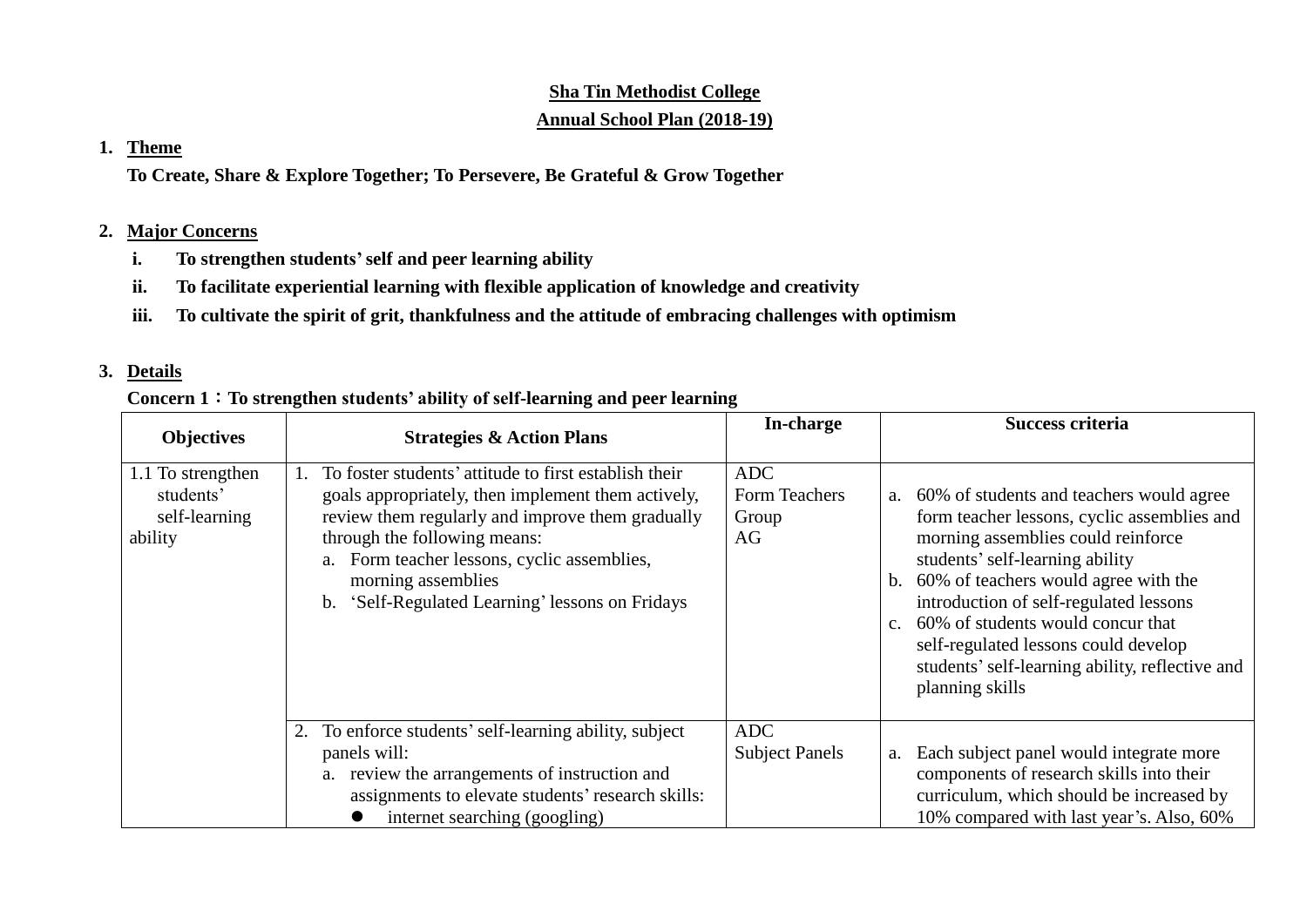| comprehending, summarizing and<br>$\bullet$<br>analyzing data using their logical thinking<br>b. instruct students to form the habit of adopting<br>various methods of note-taking (e.g. graphic<br>organizers)                                                                                                                                                                                                                                                                                                                                                                                                                                                                                                                                                                                                         |                                     | of teachers would believe that this could<br>further stretch students' research ability.<br>b. 60% of students support the idea that<br>note-taking methods could facilitate their<br>learning                                                                                                                                                               |
|-------------------------------------------------------------------------------------------------------------------------------------------------------------------------------------------------------------------------------------------------------------------------------------------------------------------------------------------------------------------------------------------------------------------------------------------------------------------------------------------------------------------------------------------------------------------------------------------------------------------------------------------------------------------------------------------------------------------------------------------------------------------------------------------------------------------------|-------------------------------------|--------------------------------------------------------------------------------------------------------------------------------------------------------------------------------------------------------------------------------------------------------------------------------------------------------------------------------------------------------------|
| 3. To motivate students to prepare before lessons,<br>subject panels will:<br>a. stimulate their learning curiosity through setting<br>up expectations and encouraging inquiries in<br>class<br>b. implement the scheme of awards and prizes as a<br>measure of motivation                                                                                                                                                                                                                                                                                                                                                                                                                                                                                                                                              | <b>ADC</b><br><b>Subject Panels</b> | a. 60% of teachers would concur that students<br>could mostly take the initiative to learn<br>b. 60% of students would recognize the<br>learning benefits of the note-taking<br>methods                                                                                                                                                                      |
| 4. To optimize the arrangements of assignments and<br>activities to uplift the initiative of students, subject<br>panels will:<br>adjust the quality and quantity of all types of<br>a.<br>assignments in each form:<br>preparation work: boost their interest in learning<br>class work: solve challenging problems<br>homework: consolidate their learning foundation<br>b. modify the form, scale and number of each<br>form's assessment<br>$\triangleright$ junior form: no more than two quizzes and<br>one dictation a day<br>$\triangleright$ senior form: no more than two quizzes or<br>dictations a day<br>diversify the choices of project learning and<br>$\mathbf{C}.$<br>other learning activities to cater for individual<br>differences and thus increase students' sense of<br>ownership of learning. | <b>ADC</b><br><b>Subject Panels</b> | 60% of students would be satisfied with the<br>a.<br>arrangements of all types of assignments of<br>each subject<br>60% of students would be satisfied with the<br>$\mathbf b$ .<br>assessment arrangements of each subject<br>c. 60% of students would believe that project<br>learning could enhance their learning<br>ownership and interest in learning. |
| 5. To enrich teachers' knowledge and experience of<br>self-learning through<br>a. corresponding staff development activities and<br>sharing                                                                                                                                                                                                                                                                                                                                                                                                                                                                                                                                                                                                                                                                             | <b>SDC</b>                          | 60% of teachers would reflect that their<br>a.<br>knowledge and experience of self-learning<br>could improve                                                                                                                                                                                                                                                 |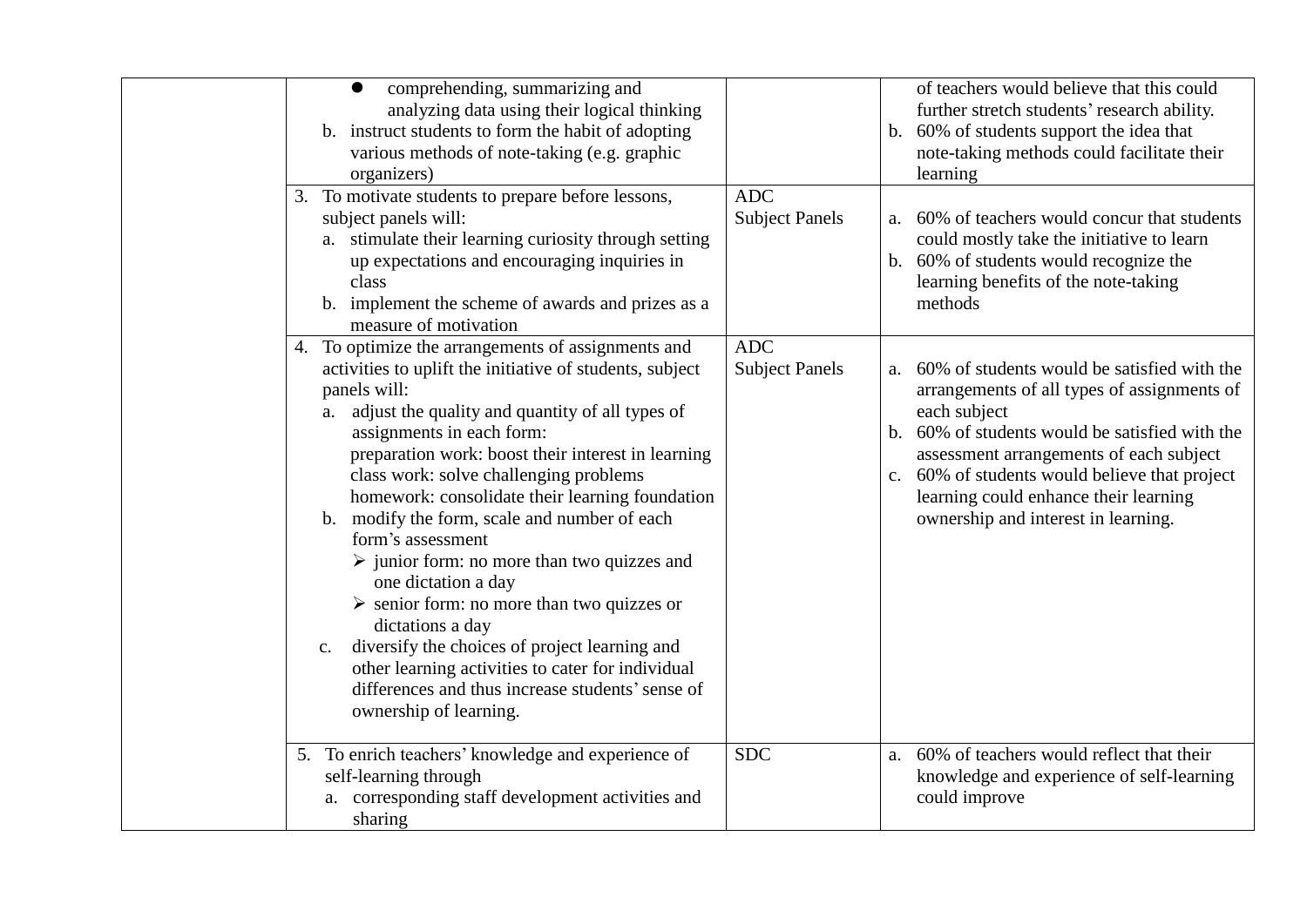| 1.2 To strengthen | To optimize teaching to develop students'              | <b>ADC</b>            |    |                                                |
|-------------------|--------------------------------------------------------|-----------------------|----|------------------------------------------------|
| students' peer    | confidence and sense of satisfaction in collaborative  | <b>Subject Panels</b> |    | a. Inter- and intra-group learning activities  |
| learning          | learning, subject panels will:                         | I.T                   |    | would be increased by 20% in each form         |
|                   | a. conduct group learning at least once in each        | AG                    |    | b. 60% of teachers would feel satisfied with   |
|                   | learning module either intra-group or inter-group      | <b>SDC</b>            |    | students' performance in group learning        |
|                   | (referring to "Learn, Think, Achieve" '學思達'            |                       |    | c. The frequency of using multi-teaching tools |
|                   | teaching model)                                        |                       |    | would rise by 20%                              |
|                   | b. employ various teaching tools such as little        |                       | d. | The frequency of displaying students'          |
|                   | blackboards, e-learning software/apps (e.g.            |                       |    | learning products in assemblies would rise     |
|                   | Padlets, Moodles, Forum Google Doc) at least           |                       |    | by $20\%$                                      |
|                   | once in a term to let students learn                   |                       |    |                                                |
|                   | collaboratively                                        |                       |    |                                                |
|                   | c. give students chances to display their co-learning  |                       |    |                                                |
|                   | products in different platforms: morning               |                       |    |                                                |
|                   | assemblies and cyclic assemblies                       |                       |    |                                                |
|                   | To encourage students to bring their own devices<br>2. | ADC                   |    |                                                |
|                   | (BYOD) for learning on a step-by-step basis            | <b>Subject Panels</b> |    | a. In F.1, e-learning activities would take up |
|                   | a. each subject panel gradually engage in              | I.T.                  |    | 15-20% of lesson time                          |
|                   | e-learning activities, especially form one             |                       |    |                                                |
|                   | students                                               |                       |    |                                                |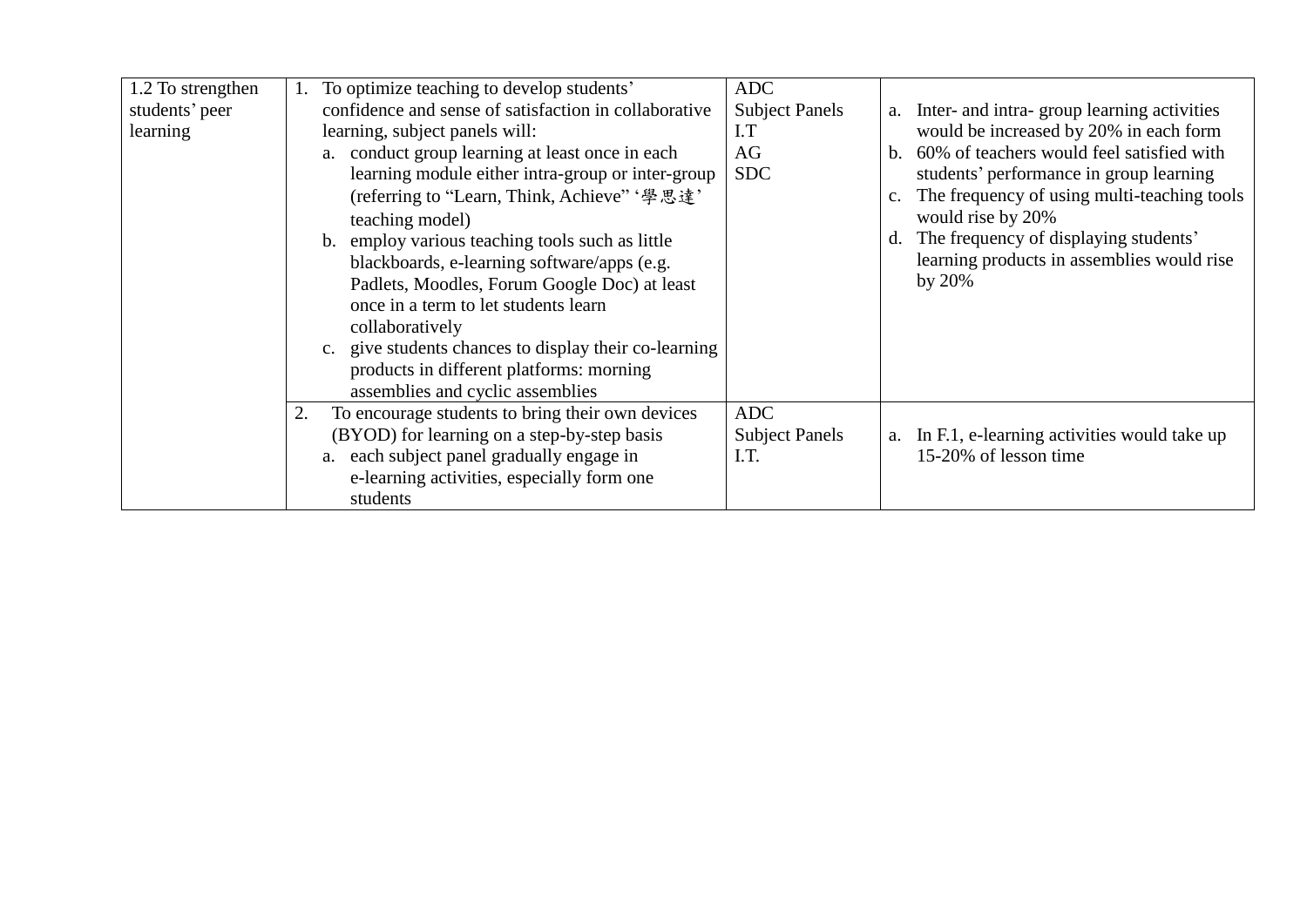| <b>Targets</b>                                                                                               | <b>Strategies</b>                                                                                                                                                                                                                                                                                                                                                                                                                                                                                                                                                                                                                                                                                          | In-charge                                                                                      | <b>Success Criteria</b>                                                                                                                                                                                                                                                                                                                                                                                                                                   |
|--------------------------------------------------------------------------------------------------------------|------------------------------------------------------------------------------------------------------------------------------------------------------------------------------------------------------------------------------------------------------------------------------------------------------------------------------------------------------------------------------------------------------------------------------------------------------------------------------------------------------------------------------------------------------------------------------------------------------------------------------------------------------------------------------------------------------------|------------------------------------------------------------------------------------------------|-----------------------------------------------------------------------------------------------------------------------------------------------------------------------------------------------------------------------------------------------------------------------------------------------------------------------------------------------------------------------------------------------------------------------------------------------------------|
|                                                                                                              |                                                                                                                                                                                                                                                                                                                                                                                                                                                                                                                                                                                                                                                                                                            |                                                                                                |                                                                                                                                                                                                                                                                                                                                                                                                                                                           |
| 2.1 To facilitate<br>experiential<br>learning with<br>flexible application<br>of knowledge and<br>creativity | Subject panels integrate the idea of experiential<br>1.<br>learning into their curriculum and hold activities to<br>let students learn by doing. Examples:<br>Scientific experiments (e.g. Science,<br>a.<br>Technology, Engineering and Mathematics)<br>Community exploration (e.g. Humanities)<br>b.<br>Service exploration (e.g. RME, LS)<br>$\mathbf{c}$ .<br>d. Business exploration (e.g. BAFS, Economics,<br>CC<br>e. Language exposure (e.g. English, Japanese,<br>French/Spanish and Putonghua)<br>Nature excursion (e.g. Geography, Biology,<br>f.<br>Science)<br>Aesthetic experience (e.g. Music, VA, EC<br>g.<br>Committee)<br>Physical Education experience (e.g. PE, EC<br>h.<br>Committee) | <b>ADC</b><br>ExpL Group<br><b>STEM KLA</b><br>Committees/<br>Subject Panels/<br>Groups/ Clubs | Overall experiential learning activities would<br>increase by 10% compared with those of last<br>year<br>60% of students would agree with the<br>functions of experiential learning activities                                                                                                                                                                                                                                                            |
|                                                                                                              | 2. To introduce a new subject, STEM, to F.1 students<br>to boost their creativity and problem solving ability                                                                                                                                                                                                                                                                                                                                                                                                                                                                                                                                                                                              |                                                                                                | 60% of F.1 students would concur that the<br>subject, STEM, could improve their creativity<br>and problem-solving skills                                                                                                                                                                                                                                                                                                                                  |
|                                                                                                              | 3. To formulate, synthesize and coordinate all school<br>activities to strengthen the cooperation among<br>different units<br>a. Set up Experiential Learning Group (ExpL Gp)<br>b. Introduce a one-hour experiential learning<br>lesson in F.2 on Fridays to enrich students'<br>learning experience with diversified activities<br>c. Optimize the large-scale whole-school level<br>activities through better arrangements of<br>venues and targeted audience<br>d. Committees/Subjects utilize post-exam days                                                                                                                                                                                          |                                                                                                | a. Overall experiential learning activities would<br>increase by 10% compared with those of last<br>year. 60% of teachers would be satisfied with<br>the arrangements of the activities<br>b. 60% of F.2 students would agree that<br>experiential learning activities could develop<br>their creativity and problem-solving skills<br>60% of teachers would feel satisfied about the<br>$C_{\star}$<br>time, venue and targeted audience<br>arrangements |

**Concern 2**: **To facilitate experiential learning with flexible application of knowledge and creativity**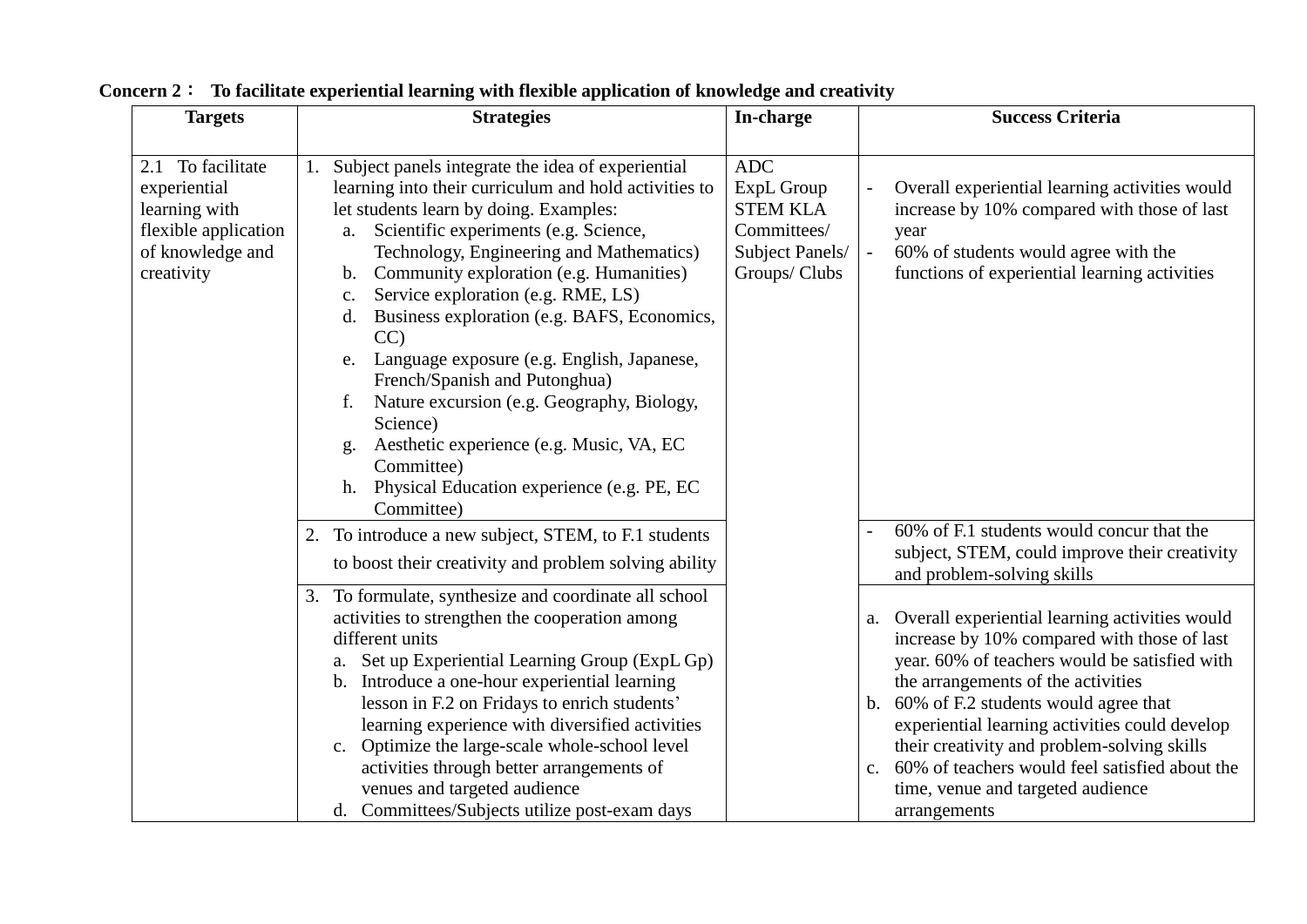| for cross-border excursions and plan those         |  | 1. 60% of teachers would be satisfied with the |
|----------------------------------------------------|--|------------------------------------------------|
| activities in the nature of science, humanities or |  | arrangements of cross-border excursions. The   |
| service for junior form students who could join    |  | number of cross-border tours would be 10%      |
| them at least once within three years              |  | more than those of last year                   |

# **Concern 3: To cultivate the spirit of grit, thankfulness and the attitude of embracing challenges with optimism**

| <b>Targets</b>                                                                                                                                                                      | <b>Strategies</b>                                                                                                                                                                                                                                                                                                                                                                                                                                                                                                                                                                                                                                                                                                                                                                                                                                                                                                                        | In-charge         | <b>Success Criteria</b>                                                                                                                                                                                                                                                                                                                                                                 |
|-------------------------------------------------------------------------------------------------------------------------------------------------------------------------------------|------------------------------------------------------------------------------------------------------------------------------------------------------------------------------------------------------------------------------------------------------------------------------------------------------------------------------------------------------------------------------------------------------------------------------------------------------------------------------------------------------------------------------------------------------------------------------------------------------------------------------------------------------------------------------------------------------------------------------------------------------------------------------------------------------------------------------------------------------------------------------------------------------------------------------------------|-------------------|-----------------------------------------------------------------------------------------------------------------------------------------------------------------------------------------------------------------------------------------------------------------------------------------------------------------------------------------------------------------------------------------|
| 3.1 To cultivate the<br>spirit of grit,<br>develop their<br>growth<br>mindset, assist<br>students to<br>treasure effort<br>and foster the<br>attitude of<br>embracing<br>challenges | Strengthen students' learning confidence and grit<br>1.<br>Convey the core messages of growth mindset<br>a.<br>and grit in lessons<br>"Everyone can learn" and "I believe you can"<br>The crux of success lies in passion and efforts<br>✧<br>rather than talents and IQ<br>With meaningful goals plus planned and<br>✧<br>persistent practices, abilities can be enhanced<br>Not to be afraid of setbacks, which are<br>✧<br>unavoidable. See mistakes as a means to<br>growth.<br>The process is more important than the<br>✧<br>outcomes<br>b. Strengthen growth mindset and grit through the<br>teaching design<br>Encourage students to embrace challenges by<br>✧<br>setting appropriate goals (slightly higher than<br>students' ability)<br>Design extended tasks that incite learning<br>passion<br>Provide suitable support for students with<br>✧<br>learning difficulties, e.g. concepts<br>breakdown, graded materials, etc | Subject<br>Panels | 60% of teachers agree that students' growth<br>a.<br>mindset and grit are improved<br>60 % of students agree that the design of<br>$\mathbf{b}$ .<br>teaching and assignments can ignite learning<br>passion and boost their learning confidence<br>60% of students agree that teachers' feedback<br>$C_{\bullet}$<br>is appropriate and can encourage students to<br>work persistently |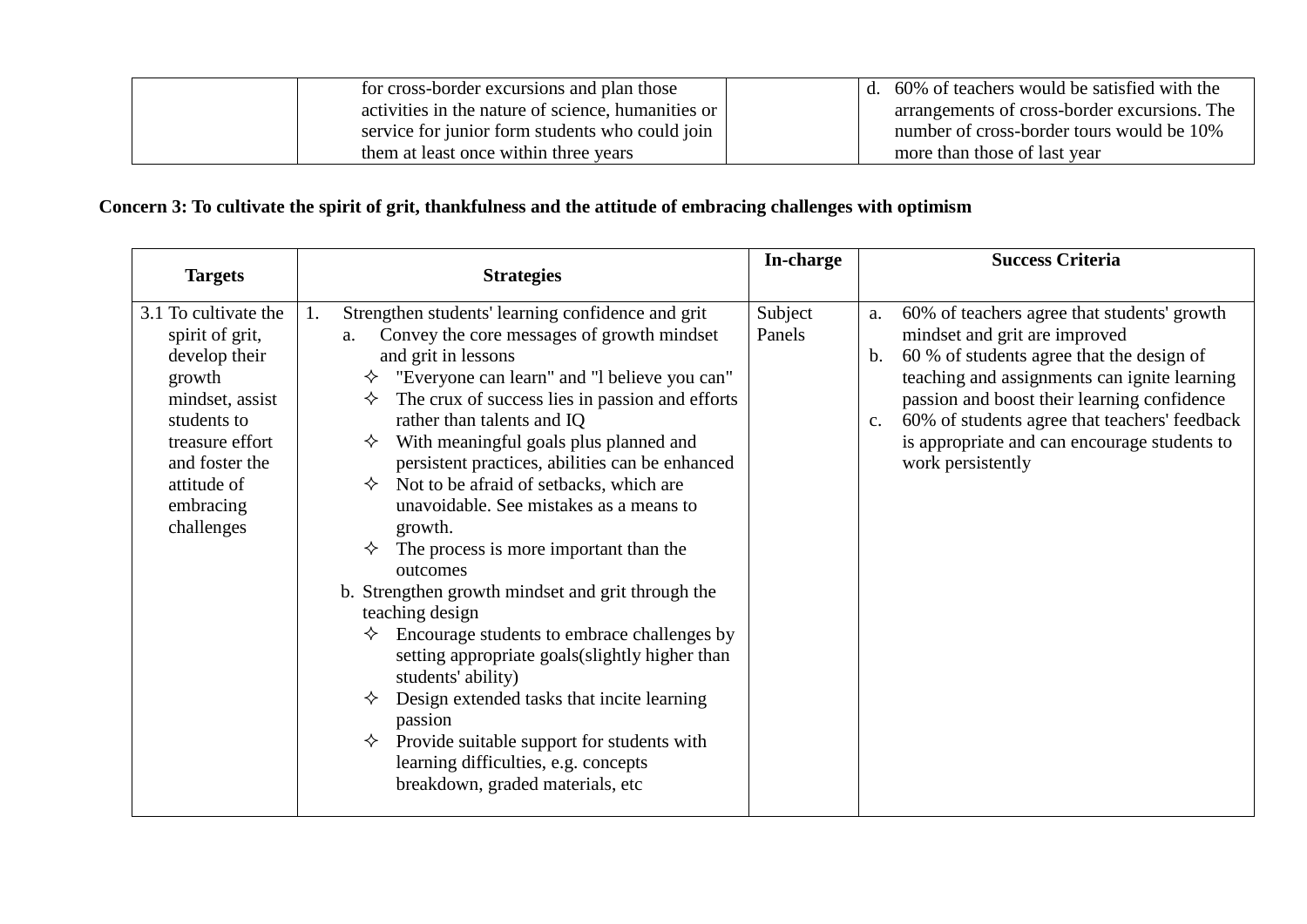| c. Reinforce the value of hard work with positive and<br>concrete feedback.<br>Recognise and praise students' efforts,<br>✧<br>learning strategies and actions<br>✧<br>Provide concrete comments on the strengths<br>of students' work and highlight the areas "not<br>yet" mastered by providing opportunities and<br>methods for improvements                                                                                                                                                                                                                                                                                                                                                                                                                                                                                                                                                                                                                                                                                                                                                |                                                                                                                                                                                                                                                                                                                                                                                                                                                                                                                                                                                                      |
|------------------------------------------------------------------------------------------------------------------------------------------------------------------------------------------------------------------------------------------------------------------------------------------------------------------------------------------------------------------------------------------------------------------------------------------------------------------------------------------------------------------------------------------------------------------------------------------------------------------------------------------------------------------------------------------------------------------------------------------------------------------------------------------------------------------------------------------------------------------------------------------------------------------------------------------------------------------------------------------------------------------------------------------------------------------------------------------------|------------------------------------------------------------------------------------------------------------------------------------------------------------------------------------------------------------------------------------------------------------------------------------------------------------------------------------------------------------------------------------------------------------------------------------------------------------------------------------------------------------------------------------------------------------------------------------------------------|
| Through continuous training in activities to enforce<br>Student<br>2.<br>a.<br>Growth<br>students' self-discipline and encourage<br>companionship to face challenges collaboratively,<br>Com.;<br>$\mathbf{b}$ .<br>Encourage the participants of Round Estate<br>Committees<br>a.<br>Run, Sports Days and Swimming Gala to set<br>/ Subject<br>Panels/<br>their individual goals and train themselves<br>regularly towards the goals<br>Groups/<br>Design whole-form activities (e.g. $:$ F.1<br>Clubs<br>b.<br>PE Panel<br>Adventure Day Camp, F.2 Companionship<br>AG<br>Activities, F.3 Trekking or hiking, F.4 Growth<br>Form<br>Camp) highlighting the theme above<br>e.<br>Teachers<br>Regular training (e.g. competitions, school<br>$\mathbf{c}$ .<br>Group<br>teams, extra-curricular activities)<br>Organize various experiential learning<br>$\mathbf{d}$ .<br>activities such as Multiple Intelligence training<br>camp to nurture the spirit of grit<br>Assemblies and form meetings to let students<br>e.<br>share about their challenges in the activities<br>they have joined | 60% of students would agree that regular PE<br>training could strengthen their perseverance<br>60% of students would concur that the form<br>level activities could enhance companionship<br>The attendance of participants in regular<br>training activities would be more than 70%<br>d. 70 % of participants who take part in Multiple<br>Intelligence training camp and experiential<br>learning activities would believe the activities<br>could strengthen their perseverance<br>60% of students would agree they could learn<br>how to handle adversity through the sharing of<br>their peers |
| 3. To reinforce independence and the spirit of grit<br>Student<br>through the design and implementation of activities<br>Growth<br>Com.;<br>a. Leadership training focusing on problem-solving<br>Student<br>ability<br>Union;<br>Emphasize the leading role of students in<br>$\mathbf b$ .<br>Committees<br>/ Subject<br>activities to improve their sense of ownership and<br>Panels/                                                                                                                                                                                                                                                                                                                                                                                                                                                                                                                                                                                                                                                                                                       | a. 60% of students who take part in leadership<br>training would agree that it could improve<br>their problem-solving skills<br>b. 50% of activities would be led by students<br>c. 70% of activities would be explained<br>60% of students would concur that the                                                                                                                                                                                                                                                                                                                                    |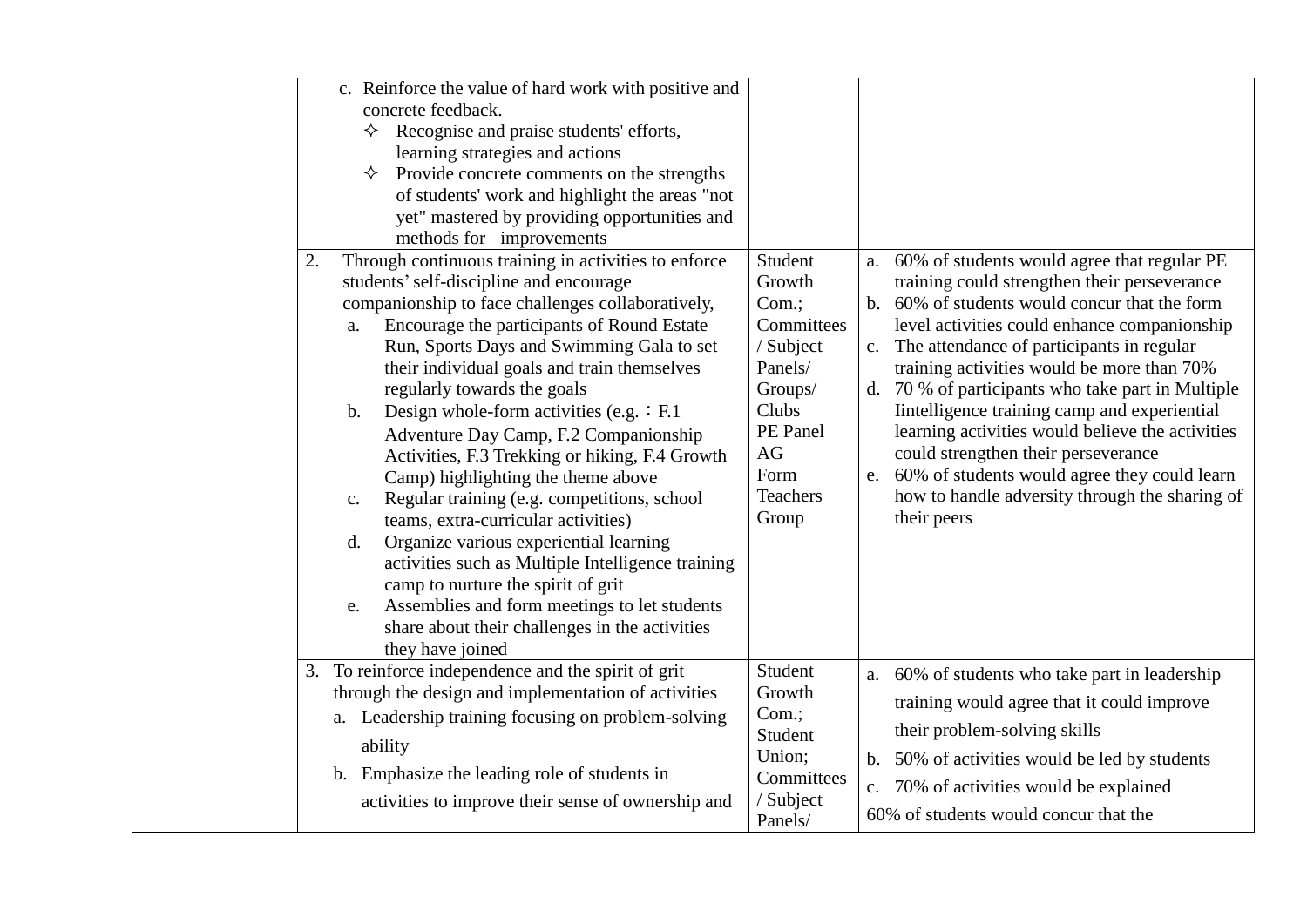|                                                                                                                                         | commitment<br>Provide explanations of activities to develop<br>c.<br>students' Growth Mindset<br>Before activities, students should be assisted<br>✧<br>to set achievable targets and fulfill them step<br>by step<br>During activities, students could review, look<br>✧<br>forward, appreciate their learning products<br>and then further adjust their targets and strive<br>for excellence<br>After activities, a debriefing session would<br>✧<br>be offered to let students reflect on what they<br>have learned<br>Try the "Step-by-step Improvement Scheme"<br>✧<br>to keep students working hard and develop<br>their perseverance | Groups/<br>Clubs                                                                                   | explanations of activities would help students to<br>reflect on what they have gained<br>d. 60% of students would agree the "Step-by-step"<br>Improvement Scheme" could push students to<br>pursue their goals                                         |
|-----------------------------------------------------------------------------------------------------------------------------------------|---------------------------------------------------------------------------------------------------------------------------------------------------------------------------------------------------------------------------------------------------------------------------------------------------------------------------------------------------------------------------------------------------------------------------------------------------------------------------------------------------------------------------------------------------------------------------------------------------------------------------------------------|----------------------------------------------------------------------------------------------------|--------------------------------------------------------------------------------------------------------------------------------------------------------------------------------------------------------------------------------------------------------|
|                                                                                                                                         | 4. To sharpen the explanatory skills of teachers about the<br>concept of growth mindset and its corresponding<br>activities<br>a. Organize 'Growth Mindset' and its explanatory<br>skill activities for staff development .                                                                                                                                                                                                                                                                                                                                                                                                                 | <b>SDC</b>                                                                                         | A seminar centred on 'Growth Mindset' would<br>a.<br>organized<br>for<br>teachers<br>Staff<br>be<br><sub>on</sub><br>Development Day                                                                                                                   |
| 3.2 To build a<br>thankful ambience<br>to let students<br>count their<br>blessings and have<br>a grateful heart to<br>face difficulties | 1. To promote life education to convey the values of<br>being thankful and grateful<br>instill these positive values into regular curricula<br>a.<br>or lesson teaching (e.g. counting blessings from<br>God, loving others, caring about the environment,<br>treasuring one's own self)<br>Hold life education activities (e.g. F.1)<br>b.<br>Benediction, Brother and Sister Thanksgiving<br>Ceremony, F.4 Volunteer Team Thanksgiving<br>Ceremony, F.6 Coming-of-age ceremony)<br>2. To build a thankful ambience and teach students to be                                                                                               | Student<br>Growth<br>Com.;<br>Committees<br>/ Subject<br>Panels/<br>Groups/<br>Clubs<br><b>RME</b> | 70% of teachers would agree that they have<br>a.<br>instilled positive values or life education in<br>their teaching<br>60% of students would concur that<br>b <sub>1</sub><br>participation in thanksgiving activities can<br>foster a grateful heart |
|                                                                                                                                         |                                                                                                                                                                                                                                                                                                                                                                                                                                                                                                                                                                                                                                             | Student                                                                                            | a. 60% of teachers and students would agree that                                                                                                                                                                                                       |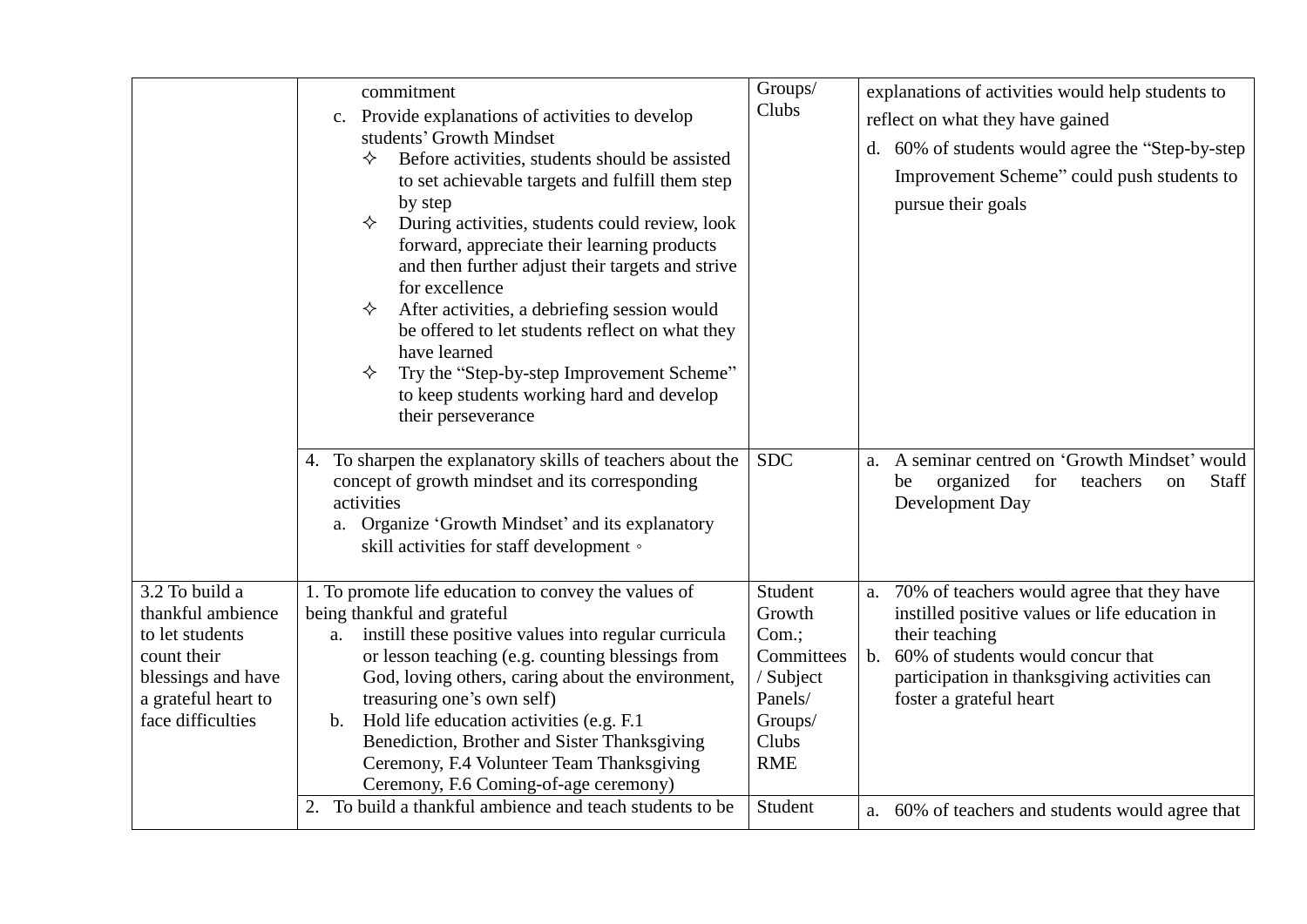| thankful<br>Build a thankful ambience: for example, in form<br>a.<br>teacher periods, students could share with others<br>their thankful events and record those events in<br>their weekly journals. They could also hold<br>thanksgiving activities.<br>Teach students to be thankful, for example<br>b.<br>Service (e.g. F.1 & F.4 voluntary work)<br>✧<br>Caring activities (e.g. Love and Care Week,<br>✧<br>F.6 supporting activities)<br>Thanksgiving activities (e.g. parent and<br>✧<br>school staff thanksgiving activities) | Growth<br>Com.<br>Form<br><b>Teachers</b><br>Group<br><b>RME</b><br>English<br>LS<br>Student<br>Union<br>GC | a thankful ambience is being built in the<br>campus<br>b. 60% of teachers and students would agree that<br>participation in voluntary work can let<br>students engage in thankful acts<br>60% of teachers and students express that they<br>$\mathbf{c}$ .<br>could show their love and care to others<br>through caring activities<br>60% of students believe that the thanks giving<br>activities can help them to engage in thankful<br>acts |
|---------------------------------------------------------------------------------------------------------------------------------------------------------------------------------------------------------------------------------------------------------------------------------------------------------------------------------------------------------------------------------------------------------------------------------------------------------------------------------------------------------------------------------------|-------------------------------------------------------------------------------------------------------------|-------------------------------------------------------------------------------------------------------------------------------------------------------------------------------------------------------------------------------------------------------------------------------------------------------------------------------------------------------------------------------------------------------------------------------------------------|
|---------------------------------------------------------------------------------------------------------------------------------------------------------------------------------------------------------------------------------------------------------------------------------------------------------------------------------------------------------------------------------------------------------------------------------------------------------------------------------------------------------------------------------------|-------------------------------------------------------------------------------------------------------------|-------------------------------------------------------------------------------------------------------------------------------------------------------------------------------------------------------------------------------------------------------------------------------------------------------------------------------------------------------------------------------------------------------------------------------------------------|

Evaluation Methods/Tools:

- 1. School-based Teachers' and Students' Questionnaires
- 2. APASO

3. SHS

4. Evaluation Reports of Each Subject Panel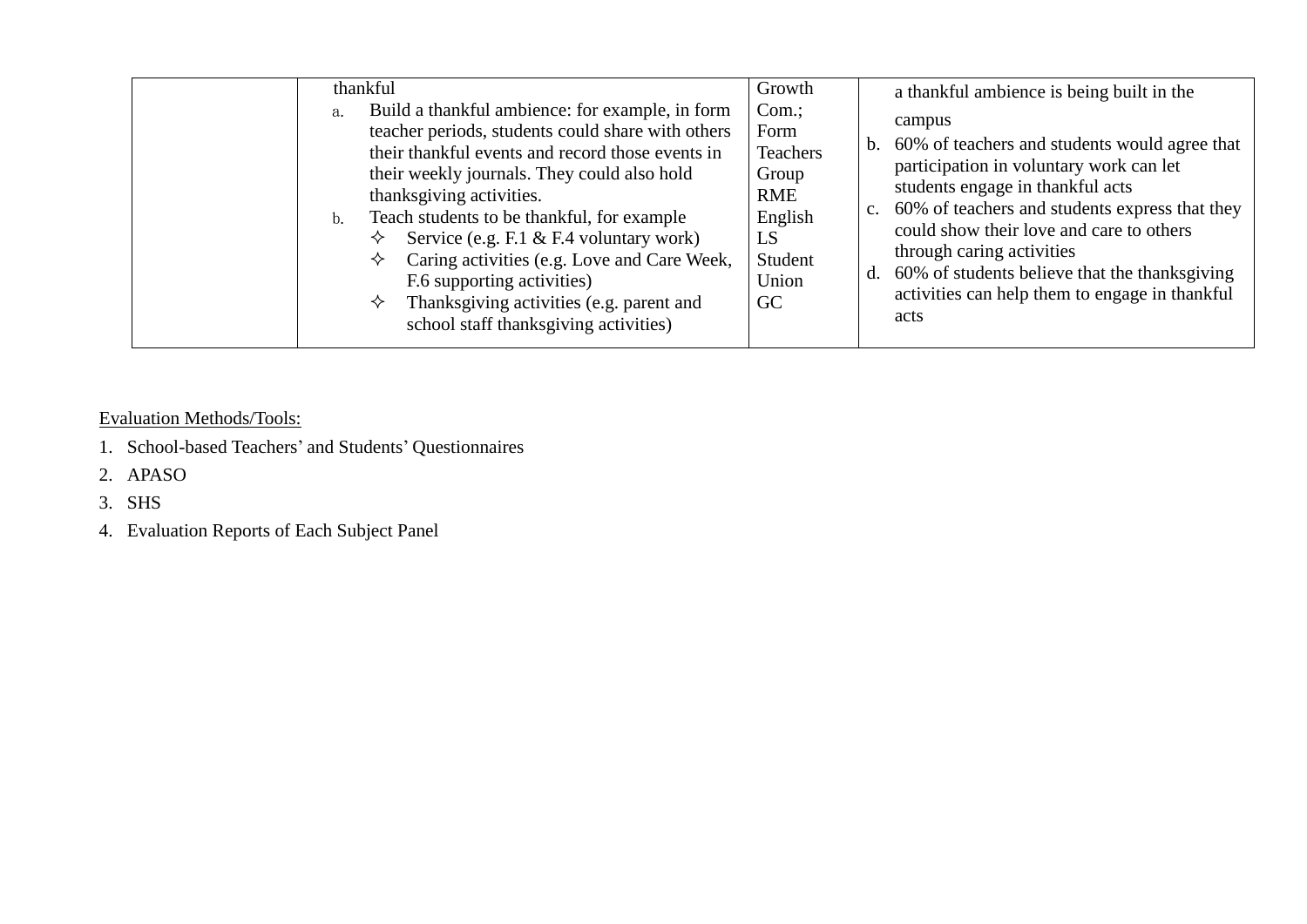**2018-2019** 年度校務計劃

**1.** 主題 同創 共享 齊探索;堅毅 感恩 共成長

#### **2.** 關注事項

- **i.** 強化自主學習能力,增強自學共學能量
- **ii.** 推動體驗式學習,活用知識,提升創意解難能力
- iii. 培養堅毅及感恩精神,建立學生無懼挫敗,擁抱挑戰的態度

#### **3.** 具體計劃及內容

#### 關注事項一:強化自主學習能力,增強自學共學能量

| 目標                                       | 策略及行動計劃                                                                                                                                                                                 | 負責單位                         | 成功指標                                                                                       |
|------------------------------------------|-----------------------------------------------------------------------------------------------------------------------------------------------------------------------------------------|------------------------------|--------------------------------------------------------------------------------------------|
| 1.1 強化自學能<br>力,建立學生自<br>覺、主動、積極<br>的學習態度 | 培養學生「確立目標、積極實踐、定時檢討、適時<br>改進   的學習態度<br>a. 透過班主任課、週會、早會教導及鼓勵學生建<br>立自覺、主動積極的學習態度<br>b. 設立星期五「學思課」,強化學生自主學習能<br>力及提升專注力,並建立學生定時檢視及計劃<br>的習慣                                              | 學術發展組<br>班主任事務<br>組<br>早會週會組 | a. 60%學生及老師認同班主任課、週會、早會<br>有助學生強化自學能力<br>b. 60%老師及60%學生認同「學思課」<br>能建立學生自主學習,定時檢視及計劃的習<br>慣 |
|                                          | 2.<br>強化學生自主學習能力,各科<br>a. 檢視各級教學及課業安排,提升及展現學生<br>資料搜索力<br>$\bullet$<br>資料理解及整理力,預測力、辨識觀點、<br>$\bullet$<br>因果關係、推理邏輯能力等<br>b. 教導及培養學生摘錄課堂重點的不同方法和習<br>慣(如圖表組織法, 腦圖, One Note, Ever-note) | 學術發展組<br>各學科                 | a. 各科提升資料搜索力的課業,較去年多<br>$10\%$ ;<br>60%老師認同學生有關能力得到提升<br>b. 60%學生認同摘錄課堂重點的方法及習慣有<br>助學習    |
|                                          | 3. 促進學生課前主動預習,各科<br>a. 培養同學帶着「期望」和「問題」上課,強化                                                                                                                                             | 學術發展組<br>各學科                 | a. 60%老師認同學生大多能主動預習                                                                        |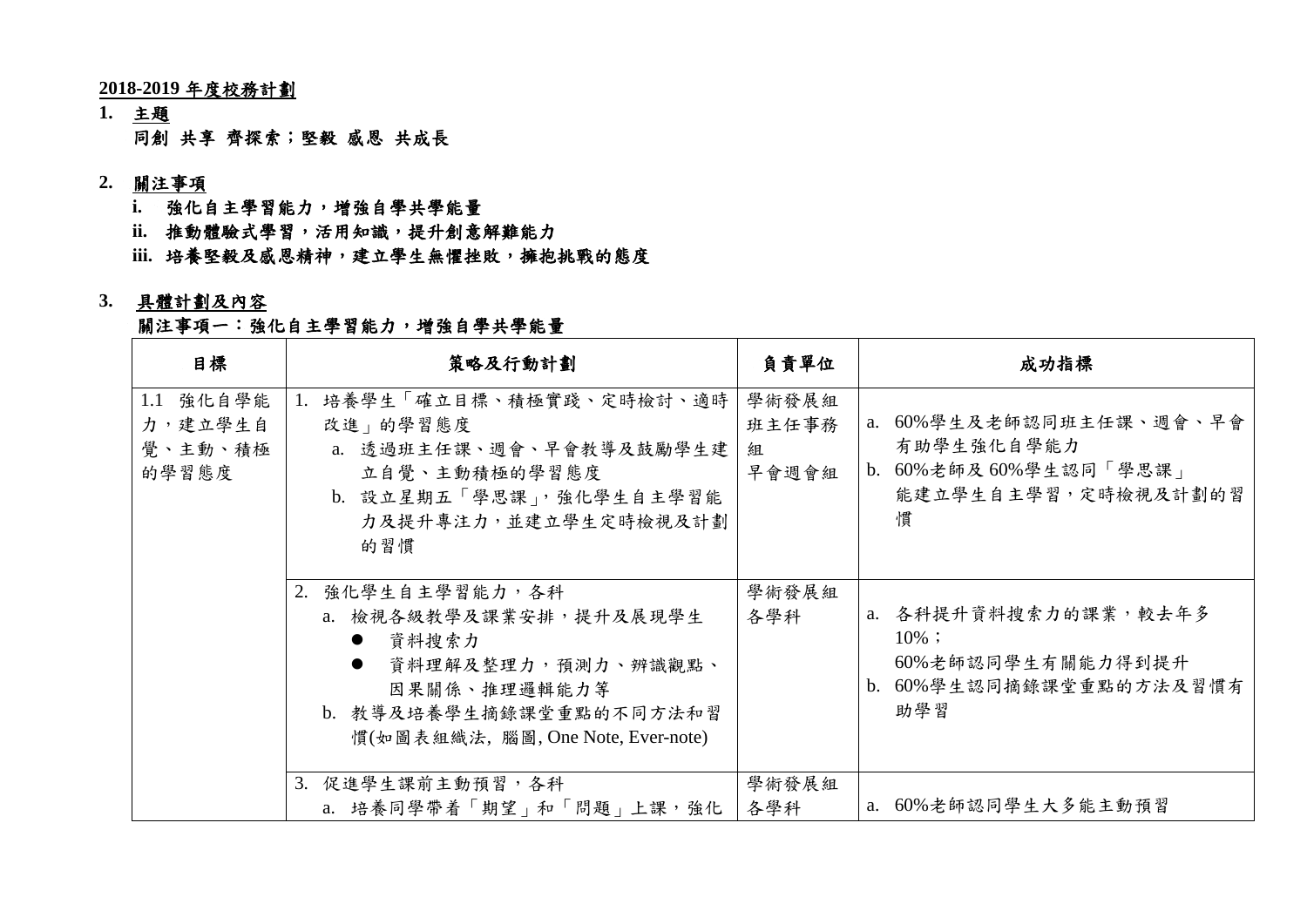|           | 課前學習好奇心                             |        | b. 60%學生認同獎勵措施能促進學生課前主動  |
|-----------|-------------------------------------|--------|--------------------------|
|           | b. 訂立獎勵同學積極預習及適切提問的措施               |        | 預習                       |
|           | 4. 優化課業及活動的安排,提升學生的主動性,各科           | 學術發展組  |                          |
|           | a. 調節各級課業(預習課、堂課、家課)的質與量,           | 各學科    | d. 60%學生滿意各科在課業 (預習課、堂課、 |
|           | 預習以提升學習興趣為主、堂課以拆解難題為                |        | 家課)的安排                   |
|           | 本、家課以鞏固為先                           |        | e. 60%學生滿意各科在評估的安排       |
|           | b. 調節各級評估形式、規模、數量                   |        | f. 60%學生認同專題研習能增強對學習的擁有  |
|           | >初中每日不多於兩個小測一個默書                    |        | 感及興趣                     |
|           | ▶ 高中每日不多於兩個小測或默書                    |        |                          |
|           | c. 加強專題研習或活動的選擇元素,讓學生能按             |        |                          |
|           | 自己的興趣進行研究,增強對學習的擁有感及                |        |                          |
|           | 興趣                                  |        |                          |
|           | 5. 加強老師對自主學習策略的認知及實踐經驗              | 教師發展組  | b. 80%老師表示加深了自主學習策略的理解及  |
|           | a. 舉辦自主學習策略相關的教師發展活動,並鼓             |        | 應用於教學上                   |
|           | 勵分享實踐經驗                             |        |                          |
|           |                                     |        |                          |
| 1.2 增強共學能 | 1. 優化教學,增強學生共學能量,提升學習信心、滿           | 學術發展組  |                          |
| 量,以提升學習   | 足感及成功感                              | 各學科    | e. 各級組內共學或組間共學的學習活動較去    |
| 信心,滿足感及   | a. 各科課堂內, 推動小組學習, 在每一個單元最           | 資訊科技組  | 年多 20%;                  |
| 成功感       | 少作一次組內共學或組間共學的學習活動(可                | 週會早會組  | 60%老師滿意學生小組學習表現          |
|           | 參考合作學習,「學、思、達」教學法)                  | 教師發展組  | f. 各級運用多元化的教學工具較去年多 20%  |
|           | b. 各科每級每個學期最少運用一次多元化的教學             |        | g. 在早會或週會展示同學共學成果較去年多    |
|           | 工具如小黑板、電子互動學習軟件,如 Padlets,          |        | 20%                      |
|           | Moodles, Forum Google Doc 等, 讓學生進行共 |        |                          |
|           |                                     |        |                          |
|           | c. 透過不同途徑,如早會、週會、讓學生展示共             |        |                          |
|           | 學成果                                 |        |                          |
|           | 2. 逐步推行學生自攜電子學習工具(BYOD)進行學習         | 學術發展組, |                          |
|           | 活動                                  | 各學科    | b. 中一各科有 15-20%課時推行電子學習  |
|           | a. 各科逐步推行電子學習活動,特別是中一級加             | 資訊科技組  |                          |
|           | 強電子學習元素                             |        |                          |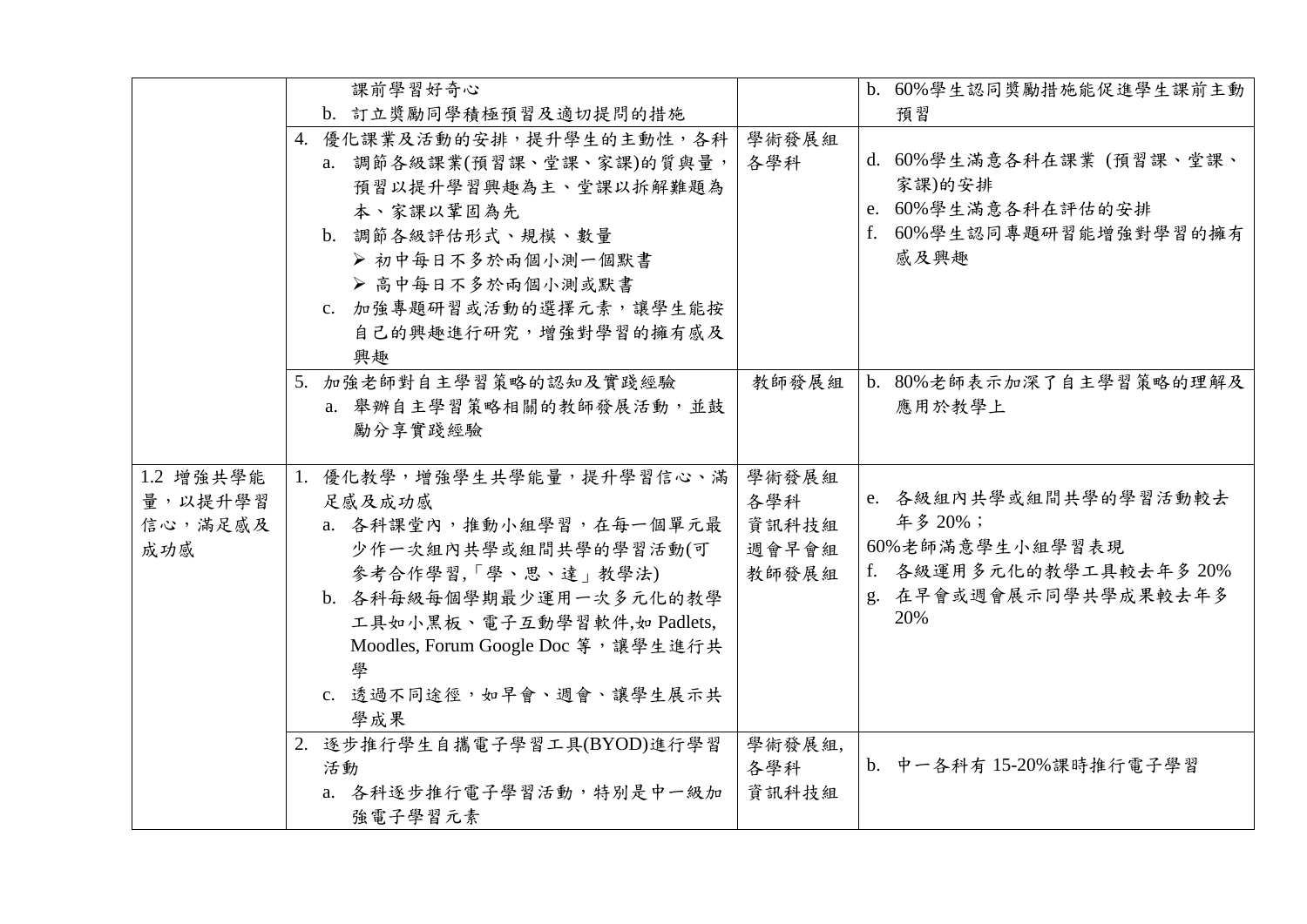# 關注事項二:推動體驗式學習,活用知識,提升創意解難能力

| 目標                                    | 策略及行動計劃                                                                                                                                                                                                                                                                                                                                                                                                                                                                                                                                              | 負責單位                                            | 成功指標                                                                                                                                                                                                                                                     |
|---------------------------------------|------------------------------------------------------------------------------------------------------------------------------------------------------------------------------------------------------------------------------------------------------------------------------------------------------------------------------------------------------------------------------------------------------------------------------------------------------------------------------------------------------------------------------------------------------|-------------------------------------------------|----------------------------------------------------------------------------------------------------------------------------------------------------------------------------------------------------------------------------------------------------------|
| 2.1 增加體驗學<br>習活動,提升學<br>生的創意及解難<br>能力 | 1. 各科組課程,引入適切體驗學習活動,讓學生能學<br>以致用、用以致學,深化學習,解難及創作。例如:<br>a. 科學實驗,探究發明/境外遊(科學、科技、<br>工程與數學科)<br>b. 社區體驗、文化考察/境外遊 (人文學科)<br>c. 服務體驗 (宗教德育、通識科)<br>d. 營商體驗 (企會財科、經濟科、升學及就業輔<br>導組)<br>e. 真實會話體驗 (英語、日語、法語、西班牙語,<br>普通話)<br>f. 大自然體驗 (地理、生物、科學科)<br>g. 藝術體驗 (音樂、視覺藝術科、課外活動組)<br>h. 體育體驗(體育科、課外活動組)<br>2. 中一級設立 STEM 學科,提升同學創意及解難能力<br>3. 規劃、統整及協調全校活動,以發揮協同效應<br>a. 成立體驗學習小組,規劃、統整及協調各項體<br>驗活動<br>b. 中二級設立 (星期五) 一小時的「體驗學習<br>課」,安排多元化的體驗學習活動,豐富學生經<br>歷<br>c. 加強協調全校大型活動日期、時間,場地及對<br>象的安排<br>d. 善用試後活動日作境外遊; 規劃初中學生於三<br>年內能作最少一次科學或人文學科或服務的境<br>外遊學經歷 | 學術發展組<br>各科組<br>各學習領域<br>體驗學習小組<br>a. 課外活動<br>組 | a. 全校體驗學習活動較去年多 10%;<br>b. 60%學生同意體驗式學習活動,能活用知識<br>60%中一學生認同 STEM 學科能提升創意<br>a.<br>及解難能力<br>a. 全校體驗學習活動較去年多10%;<br>60%老師滿意體驗活動的安排<br>b. 60%中二學生認同體驗學習課可提升創意<br>及解難能力<br>c. 60%老師滿意全校大型活動日期、時間,<br>場地及對象的協調安排<br>d. 60%老師滿意境外遊學團的安排;<br>全校內地及境外遊學團較去年多10% |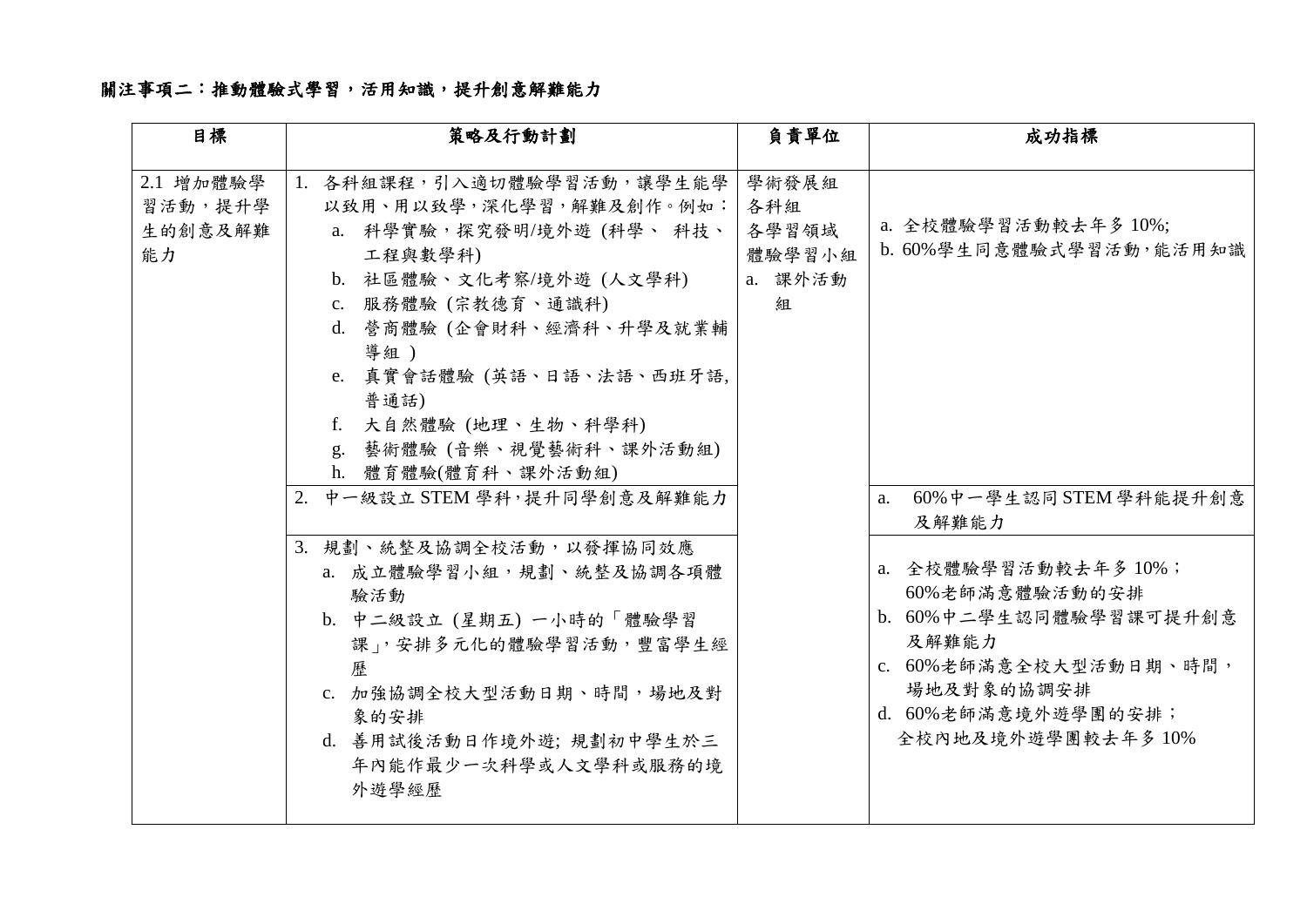# 關注事項三:培養堅毅及感恩精神,建立學生無懼挫敗,擁抱挑戰的態度

| 目標                                                             | 策略及行動計劃                                                                                                                                                                                                                                                                                                                                                                                                                     | 負責單位         | 成功指標                                                                                                                                    |  |
|----------------------------------------------------------------|-----------------------------------------------------------------------------------------------------------------------------------------------------------------------------------------------------------------------------------------------------------------------------------------------------------------------------------------------------------------------------------------------------------------------------|--------------|-----------------------------------------------------------------------------------------------------------------------------------------|--|
| 3.1 強化堅毅精<br>神,培養「成長<br>心態」,讓學生重<br>視努力及建立擁<br>抱挑戰、無懼挫<br>敗的態度 | 1. 培養學生學習信心和恆毅力<br>a. 課堂內傳遞「成長心態」及恆毅力的核心信息<br>◆ 人人皆能學,我信你做得到<br>◆ 成功的關鍵,不在天賦與智商,而是熱情和<br>努力<br>◆ 訂立有意義的目標及有計劃地持續不斷地練<br>習,能力便會提昇<br>◆ 從錯誤中成長,別害怕挫折,挫折是達到目<br>標前的障礙,是每人都會遇到的<br>◆ 過程所得比最終結果重要<br>b. 教學設計強化「成長心態」及恆毅力<br>◆ 訂立學生適切(較能力略高)的學習目標,鼓<br>勵同學擁抱挑戰<br>◆ 設計激發學習熱情的伸延教材<br>◆ 提供適切的支援予學習遇到困難的同學,如:<br>拆解概念、分層教材等<br>c. 多用正面具體的回饋,強化學生努力的價值<br>◆ 肯定及讚賞學生的努力、學習策略和行動<br>◆ 就學生「做得好」和「還沒做到」的地方,<br>給予學生明確的評語,並提供改進的方法及<br>機會 | 各學科          | 60%老師同意學生的「成長心態」及恆毅<br>a.<br>力有改進<br>60%學生同意教學及課業計設有助加強<br>$\mathbf{b}$ .<br>其學習熱情和信心<br>60%學生認同老師的回饋適切,有助鼓勵<br>$C_{\bullet}$<br>學生持續努力 |  |
|                                                                | 2. 透過持續訓練的活動,加強學生自律精神,鼓勵友伴<br>同行及共同面對挑戰                                                                                                                                                                                                                                                                                                                                                                                     | 學生成長組<br>各科組 | a. 60%學生同意透過體育項目的持續訓練,<br>能加強堅毅精神                                                                                                       |  |
|                                                                | 鼓勵環邨長跑、陸運會及水運會的參與者訂立<br>a.                                                                                                                                                                                                                                                                                                                                                                                                  | 各學會          | b. 60%學生同意參與全級性的活動有助加強                                                                                                                  |  |
|                                                                | 個人目標,持續訓練,體驗堅毅精神                                                                                                                                                                                                                                                                                                                                                                                                            | 體育科          | 友伴同行的體驗                                                                                                                                 |  |
|                                                                | b. 於全級性活動 (如:中一歷奇日營、中二結伴                                                                                                                                                                                                                                                                                                                                                                                                    | 訓導組          | c. 學生在持續訓練的活動有70%出席率                                                                                                                    |  |
|                                                                | 同行活動、中三遠足活動、中四成長營等)的                                                                                                                                                                                                                                                                                                                                                                                                        | 輔導組          | d. 70%参與持續堅毅體驗和培訓活動的學生                                                                                                                  |  |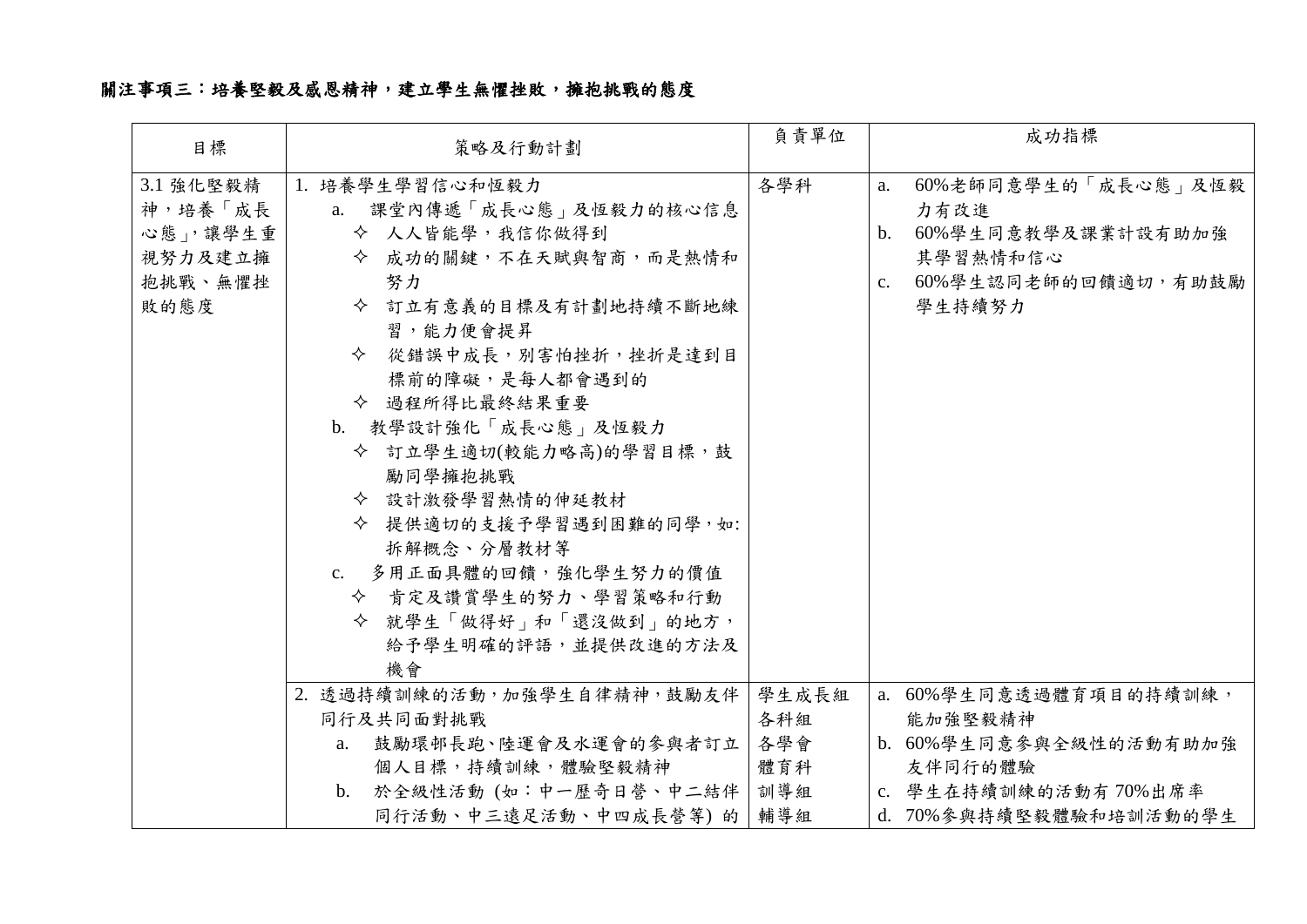|                                  | 設計,強調友伴同行,加強學生面對困難的決<br>心<br>c. 鼓勵學生恆常出席持續訓練的活動(如:各項<br>比賽、校隊、課外活動),鍛練學生持續不懈<br>的自律精神<br>d. 舉辦持續的堅毅體驗和培訓活動,例如:多元<br>智能訓練營,讓學生在解難中實踐堅毅精神<br>e. 透過早會、週會、班聚會等,讓學生分享於活<br>動中,面對挑戰、挫敗及克服困難等的經驗                                                                                                | 週會早會組<br>班主任                                     | 同意能提升堅毅力<br>e. 60%學生同意能從同學的分享中學習如何<br>面對成敗得失                                                              |
|----------------------------------|------------------------------------------------------------------------------------------------------------------------------------------------------------------------------------------------------------------------------------------------------------------------------------------|--------------------------------------------------|-----------------------------------------------------------------------------------------------------------|
|                                  | 3. 科組在活動設計及推行上,肯定過程中的努力,培養<br>「成長心態」, 強化自主及堅毅精神<br>a. 透過領袖訓練,加強學生解難能力<br>b. 加強學生於活動中的主導角色,提升學生對活動<br>的擁有感及投入感<br>c. 提供活動的解說,培養「成長心態」<br>◆ 活動前,協助學生訂立具挑戰性且能力可及<br>的目標,並循序漸進實踐<br>◆ 活動中,作出回顧及展望,肯定成果,並讓<br>學生修訂目標,努力改進<br>◆ 活動後,作總結解說,讓學生反思過程所得<br>◆ 試行「小步子進步計劃」,以肯定學生的進<br>步,讓學生持續努力、克服困難 | 學生成長組<br>各科組<br>課外活動組<br>學會<br>學生會<br>班主任事務<br>組 | a. 從參與領袖訓練學生的問卷中, 60%學生<br>認同訓練有助提升解難能力<br>b. 50%活動內容由學生主導<br>c. 70%活動作活動解說;<br>60%學生同意活動解說有助學生反思過程<br>所得 |
|                                  | 4. 加強老師對「成長心態」及活動的解說技巧的掌握<br>a. 舉辦「成長心態」及解說技巧的教師發展活動                                                                                                                                                                                                                                     | 教師發展組                                            | a. 舉辦了一次相關的教師培訓                                                                                           |
| 3.2 營造感恩的<br>校園氛圍,培養<br>  學生愛己愛人 | 推動生命教育,讓學生建立知恩、感恩的價值觀,<br>1.<br>讓學生發現和珍視內在的生命價值和外在的生命<br>資源                                                                                                                                                                                                                              | 學生成長組<br>各科組<br>宗教德育科                            | a. 75%老師表示有在教學中強化生命教育<br>b. 60%學生認同參與感恩的活動能培養感恩                                                           |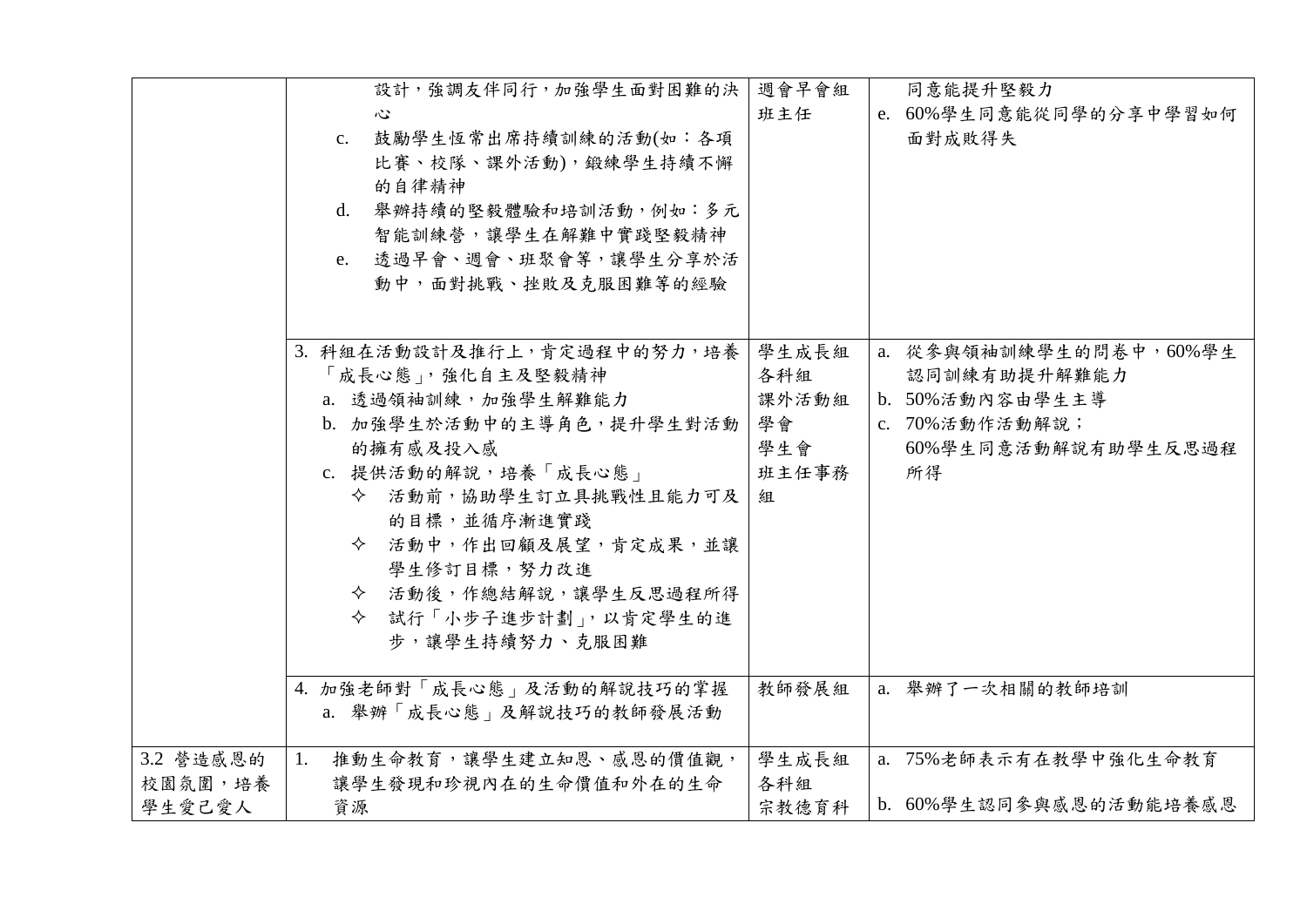| 課堂教學融滲「數算主恩(天)、關愛他人(人)、<br>a.<br>愛護大地(物)、珍愛自己(我)」等價值觀<br>透過生命教育活動(如:中一祝福禮、兄姊感謝<br>b.<br>禮、中四義工兵團感恩禮、中六成人禮等)加強<br>知恩、感恩的情意教育                                                                                                            | 輔導組<br>的心                                                                                                                                                                           |
|----------------------------------------------------------------------------------------------------------------------------------------------------------------------------------------------------------------------------------------|-------------------------------------------------------------------------------------------------------------------------------------------------------------------------------------|
| 2.<br>營造感恩的氛圍,培養學生感恩的心、實踐感恩<br>營造感恩的氛圍,如:在班聚會時間,學生分<br>a <sub>1</sub><br>享感恩的事、在週記中記錄值得感恩的人與<br>事、學生策劃班內感恩活動等<br>讓學生實踐感恩,如:<br>$h_{\cdot}$<br>服務體驗(如:中一義工、中四義工兵團等)<br>✧<br>關愛活動(如:關愛週、為中六打氣等)<br>✧<br>感恩活動(如:家長感恩活動、向職工致敬<br>✧<br>活動等) | 學生成長組<br>a. 60%學生認同校園的感恩氣氛有所提升<br>b. 60%學生認為參與義工服務能實踐感恩<br>班主任<br>班主任事務<br>c. 60%學生表示有透過關愛活動向別人表達<br>關心<br>組<br>宗教德育科<br>d. 60%學生認為透過感恩活動能實踐感恩<br>英文科<br>通識科<br>學生會<br>輔導組<br>公民教育組 |

評估方法/工具:

- 1. 校本教師問卷及學生問卷
- 2. (教育局)情意及社交表現評估
- 3. (教育局)持分者問卷調查
- 4. 各科組檢討報告